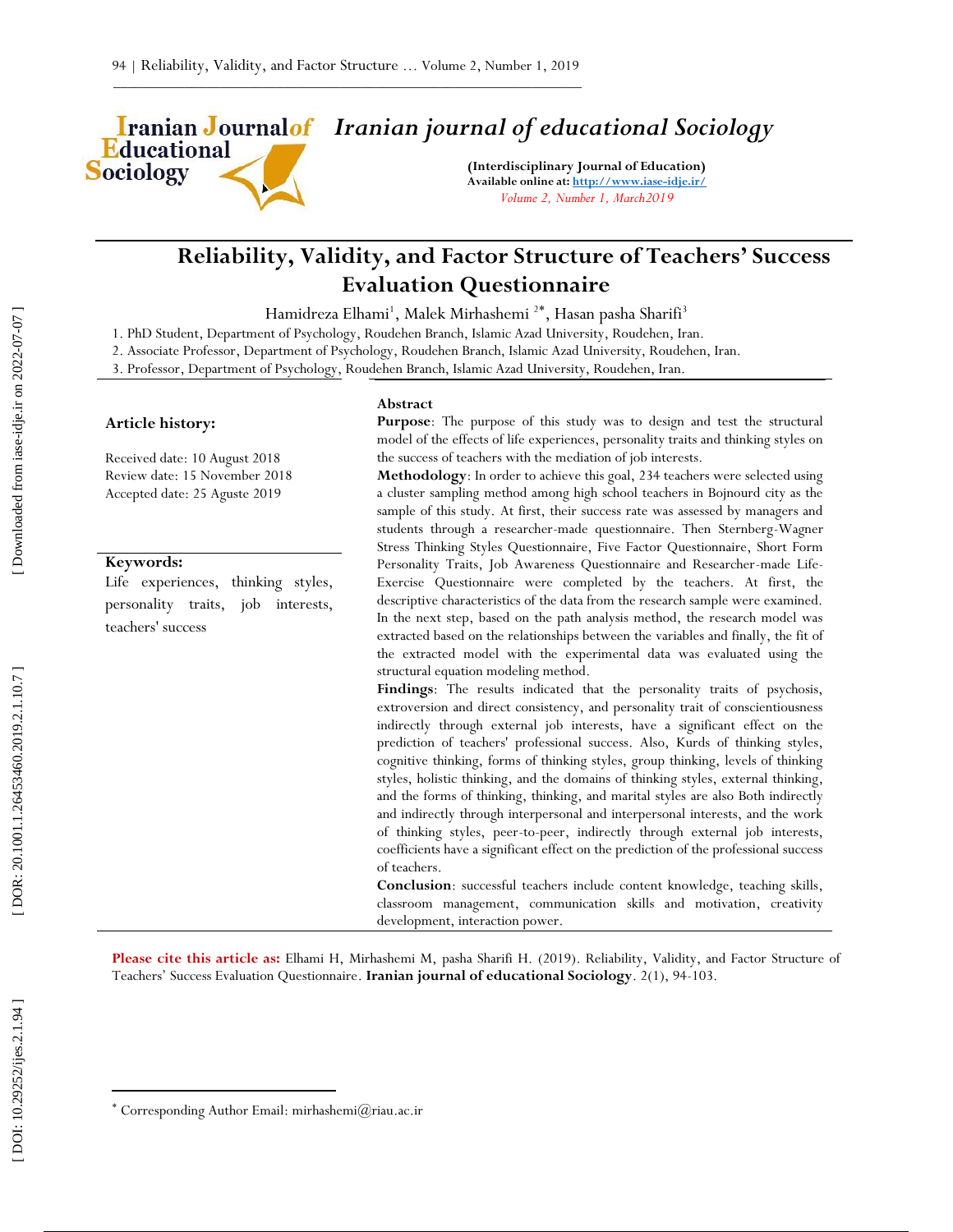#### **1. Introduction**

Earning success in various fields, including career, academic, economic, family and ... success has attracted scholars and scholars as an inherent desire for man in different periods. One of the key areas for success that can be effectively influenced by other areas is job success. Experts have studied the success of the work from different angles and dimensions presented a framework for categorizing how job succession operates, distinguishing between objective job success and mental success. Specifically, he defines objective success as being directly measured, proven, and impartially by a neutral third party. While mental success is only directly experienced by the individual himself involved in the job (Heslin, 2005).

Judge, Cable, Boudreau & Bretz (1994) define job success as positive psychological outcomes related to work and work experience. Their findings indicate that variables that lead to objective job success often vary greatly in terms of mental success variables. The categorization of the results of job success is also consistent with the distinction between objective and subjective job achievement that has been cited in most professional studies. Objective job success focuses on external criteria defined by an expert, peer, culture or community. Mental job success reflects a person's perception of job experience. Based on the success of the individual's job as a set of accomplished results in accordance with personal, professional or organizational contexts. In addition, he classifies five after professional results: ( 1) promotion: involves advancement in hierarchy, power, career, reputation, independence, entrepreneurship and control; ( 2) learning: in order to acquire the ability New skills and competencies, ( 3) physiological and biological aspects: security, purchasing power and labor, ( 4) psychological: satisfaction, belonging, self -esteem and sel f-esteem, and. ( 5) the quality of life and the balance of work and life (Rasdi, Garavan,and Ismail, 2011).

While the effect of the objective success on the mental experiences of their job success is clear, on the other hand, mental success experiences also affect the individual's objective achievement, so that mental success can increase self-esteem or increase the incentive for an attempt to reach to be targeted. In turn, these motivational effects lead to objective success over time (Abele & Spurk, 2009).

A meta -analysis categorizes job market prospects into four categories: human capital (work orientation, working hours, education levels, international experience, knowledge and political skills), organizational support (supervisor support and organizational resources), Socio -demographic status (age, sex, marital status), persistent individual differences (personality characteristics) (Ng, Eby, Sorensen & Feldman,2005). Karavardar (2014) in his research showed that professional commitment is a predictor of job success. In this study, she showed that job commitment also directly predicts a part of job success and also affects job satisfaction as a mediating variable on job success. Chen (2012) has also shown that training, personality and organizational support are three of the predictors of job success.

Differences in the type of occupation offer different definitions of job success and success criteria. Effective teaching and teaching features The successful and successful teacher is one of the topics that many studies and studies have done to identify and set clear and distinct criteria from different perspectives. Teachers have important responsibilities in enhancing the educational process. Their effectiveness and effectiveness are influenced by upgrading, supporting, job security, technology level, responsibility and, of course, a work plan that all is largely determined by the institutions, as well as by non -cognitive features such as age, gender, the family structure is ultimately affected by certain types of personality traits, attitudes and behavior, social values, qualifications, and other dimensions of personality (Ayan & Kocacik, 2010). Teachers' constructivist views are considered to be a specialist who do not directly meet the needs of students, but provides the conditions that students themselves recognize and meet their needs (Kadivar, 2006).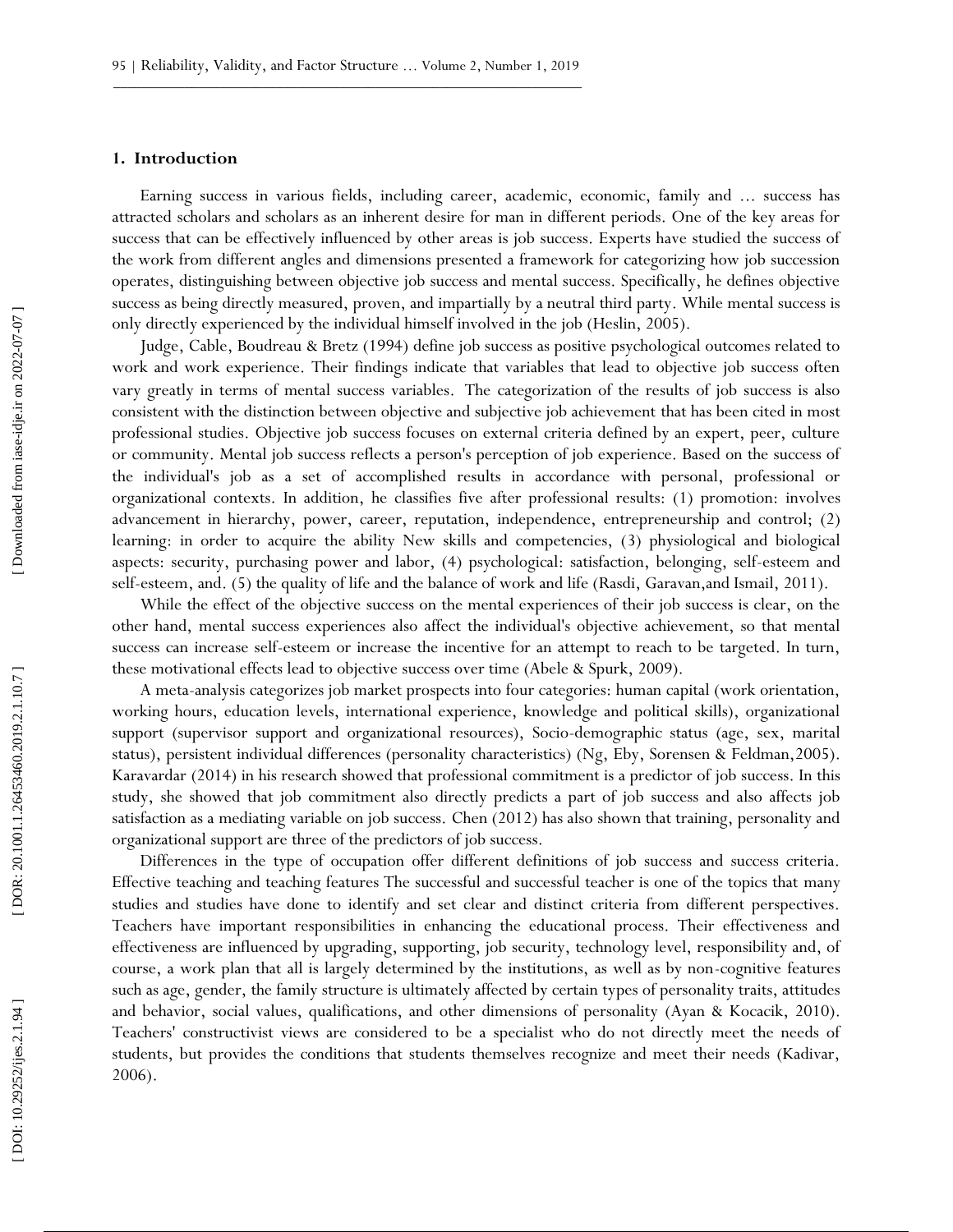According to these theories, the teacher does not distribute knowledge, but serves as a guide, facilitator, and student helper alongside him and encourages him to question and formulate the hypotheses of his thoughts and achievements. While teachers' behavioristic perspectives seek to realize the content of the curriculum and try to develop the knowledge of the great ideas through the micro components of it. In this view, students take the role of the recipients of knowledge and information and the role of the teacher of this knowledge, according to the teacher's social learning theory, plays a role as a role model and forms the learning process (Saif, 2014).

In all perspectives, what is clearly seen is the presence of a full teacher, but with different roles, the degree and effectiveness of his change.Good teachers can students' thinking skills and foster the growth of her ease, as well as the class of the outcome, your lessons with high quality, to learn students to evaluate, themselves with the situation (Glover, 2006) A significant part of the research shows that student achievement is influenced by the relationships meaningful between teachers and students (Rust, 2014). While inappropriate or negative relationships can impede student performance and a sense of value in the classroom (Rust, 2014).

Walker (2008) For fifteen years through student surveys What did your own most effective and memorable teachers have? Twelve characteristics of teachers 'profiles are based on students' opinions. Accordingly, effective teachers have these features were: Preparation Time attend class, having a positive attitude about school and education, having high expectations for all students, creativity in teaching classes, fairness in dealing with students and grading them, showing a character accessible to all students, create a sense of belonging in the classroom, having a sense of humor and a serious lack of issues, respect for students' failure to make fun of them, gracious and heart failure grudge students and admit their mistakes .

Axelrod (2007) points out that the teacher's characteristics and effective instruction identified by the students are consistent with the studies of his historical memories and his collected biographies. Good teachers are recognized and remembered beyond time, place, discipline, and type of organization with seven features: accessibility, justice, open mindedness, mastery in teaching materials, enthusiasm, wit and inspiration. Marjorie, Bogner & Holmberg (2011) believe that in order to be effective and effective, it must be understood that the learner must be more than one passive recipient of knowledge, involved in the process of learning actively and through the teacher's attention. What is effective in teaching is the teacher modeling, which is shown through the teacher's personality, positive attitude and excellence, experience in education, talent, motivation, and general desire to learn learners.

Studies show that the wit, the fun of the classroom, and the mastery of content knowledge are the most important characteristics of a good teacher from the perspective of students (Santrock, 2008). Students challenge the characteristics of extremely effective teachers with rational expectations, sense of humor, enthusiasm, creativity, care, good explanation of complex subjects, flexible learning styles, accessibility, and interest in students., And organization (Malikow, 2006).

Moreno (2010) knows what makes an effective teacher a set of knowledge and professional skills: professional knowledge, professional skills. DeePa & Manhisha (2014) identified effective teaching factors for students as follows: classroom management style, performance appraisal of students, inspiration, teaching style, communication skills, and attitude. Delaney, Johnson, Johnson, and Terslan (2010) reported the characteristics of effective teacher-student attitudes as follows: Respect for students, informed and knowledgeable, accessible, attractive, verbal, disciplined, responsive, professional E and wit. Researchers in educational psychology have found that teachers who are capable of organizing and directing classroom activities are more effective than teachers who care about their disciplinary roles (Santrock, 2008). Dincer, Goksu, Takkac and Yazici (2013) categorized the main characteristics of English teachers in four categories, namely: socio -emotional skills, knowledge -based skills, subject knowledge and personality traits. Additionally, an effective teacher should have a combination of these four main attributes.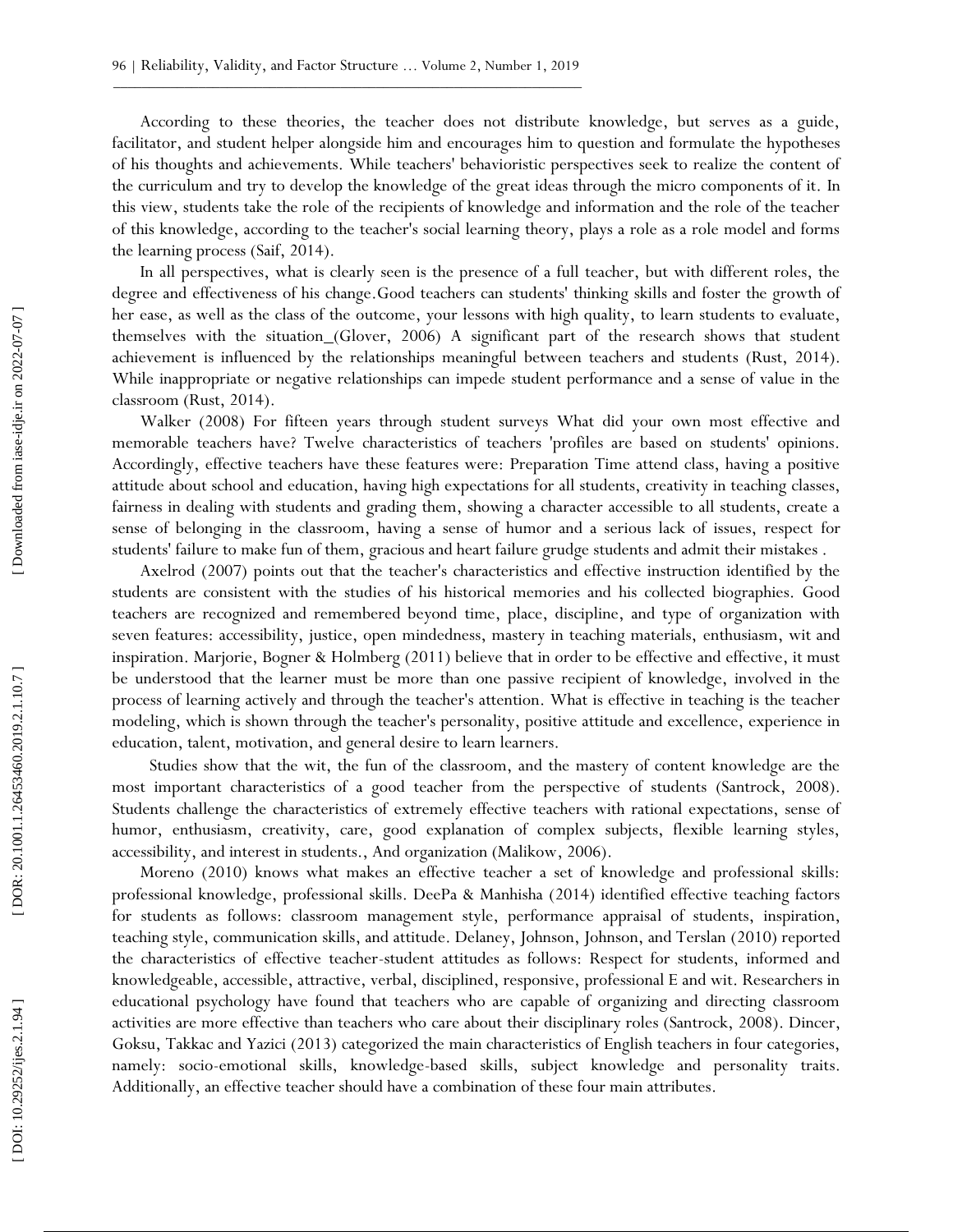Shahmohammadi (2015) found that students 'perception of teacher's behavior and personality's ability to manage a class was more effective in examining students' viewpoints about teachers. Also, if teachers are mild, active and friendly, and at the same time serious and supportive of the students, they can be more effective teachers and these are more important than managing the class. At the same time, they emphasized the importance of teachers' knowledge compared to classroom management. The review of Suwanadee shows that from the perspective of successful student students, one has a good knowledge of the subject of teaching, providing difficult materials that can be readily available to students. Understand, eager to help students in and out of class, enter the class with good readiness and explain the content well (Mo'aphiyan and Pishghadam,2009).

Slavin (2008) in addition to intimacy, humor, planning, hard work, self-discipline, leadership, passion, love of learning and verbal ability, knowledge of the subject, dominate teaching skills, ability and importance to the people. He considers the necessities of a good teacher. Because of the particular complexity and individual differences of students, teachers must be flexible in their attitudes and strategies and in their applications. Effective teachers have a good command of the content of the course and the main skills they teach. They use higher education strategies based on targeting methods, educational planning and classroom management, and they know how to motivate. Communicating environmental influences Provides and maintains where learning is possible. In order to create this optimal learning environment, the teacher provides a set of strategies for establishing rules and agenda, grouping, monitoring, and timing of classroom activities and alternatives. It requires equal treatment. Effective science is a good strategy to help The learners to achieve their learning motivation. They know that when students can make choices based on their personal interests, they are more excited. Such teachers give them opportunities for creative and profound thinking about their projects (Santrock, 2008).

Mo'aphiyan and Pishghadam (2009) In the construction and validation of the questionnaire, the characteristics of successful teachers identified the characteristics of successful teachers as 12 characteristics of successful teachers: educational ability, social relationships, attention to all, exam, commitment, learning facilitator, empowerment, facilitators Teaching, physical and emotional acceptance, empathy, class attendance, and teaching dynamics. It has been found that students at different levels of primary, secondary and higher education are able to measure the classroom environment and provide a reliable, reliable, reliable and ranking of the behavior, assessment and teacher attributes (Driscoll, Peterson, Crow & Larson, 1985; Khodadadi, 2015).

 In summarizing the ideas and researches in the field of defining a successful teacher there is a very high level of participation. This suggests that beyond the subject of teaching, the length of teaching, the discipline, the time and place of teaching, and the individual differences (academic, age, gender, etc.), the characteristics of a successful teacher can be found in a set of components, including mastery The content of the course is a high academic and academic knowledge in the field of subject and subject, having content presentation skills or, in other words, the mastery of teaching and learning methods, the ability to manage and direct classroom, create classroom attractiveness, and the ability to motivate students to Learning and progress. Many attempts have been made to measure the success of teachers based on some of these indicators and other criteria that are less popular. But a tool that clearly and comprehensively does not provide all the criteria for sharing all the basics and research. Therefore, this research aims to build a tool that can measure and evaluate the teacher's success rate, especially during work and teaching, based on the viewpoint of students. The main objective of this study was to investigate the validity and validity of the teachers' success assessment questionnaire. In general, this research sought to answer the following questions: ( 1 ) Is there a sufficient internal consistency between the teachers' internal evaluation questionnaire? (2) Is the questionnaire to measure the success of teachers as a general saturation factor? (3) The sum of the questions of the teachers' success assessment questionnaire is saturated with a few significant factors?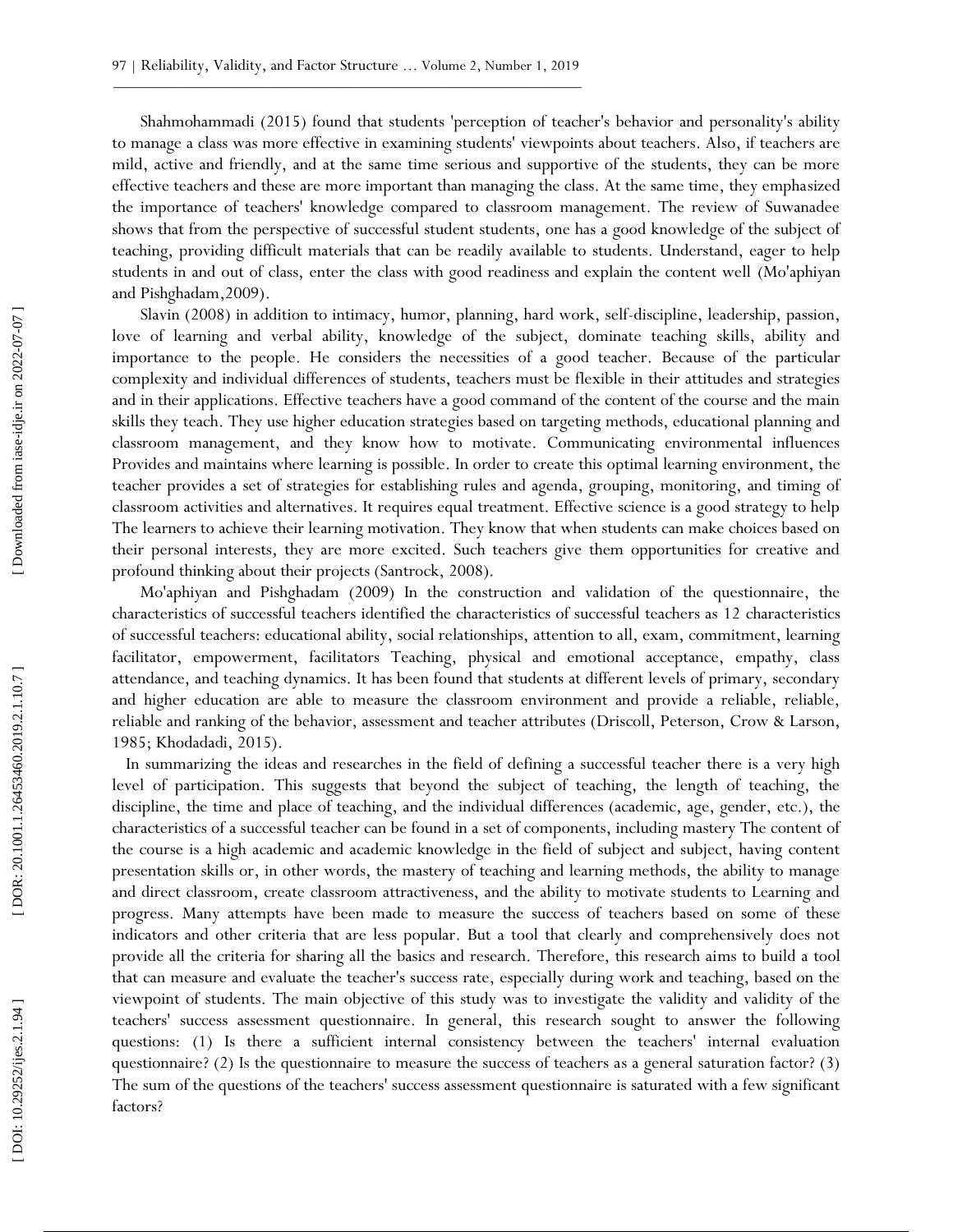#### 2. **Methodology**

This research has been done with the aim of constructing, validity, validity, and factor structure of the questionnaire for measuring the success of teachers from the viewpoint of students. Based on theoretical foundations, the results of the research, the views of the experts and practitioners of education, were identified and extracted from the main characteristics and components of the success and popularity of teachers. Accordingly, a set of phrases that can be used to determine the success of teachers on the basis of these characteristics. The terms were developed by the experts. After summarizing and applying the initial opinions, the prototype of the questionnaire was prepared on the basis of the components and was identified and modified to assess the level of transparency and comprehensiveness of the terms in the two classes and ambiguities. The revised terms were reinstated by the experts and their factual validity was confirmed. Eventually, 43 questions were prepared for the introductory course. A questionnaire was used on a pilot sample and the results were analyzed for internal consistency estimation through Cronbach's alpha. Then the questions with lower coefficients were removed from the set of questions and the remaining questions included 23 questions in the final form.

The statistical population of this study included secondary school students in Bojnourd in the academic year of 2016 -2017. To select the sample, by selecting a multi -stage cluster sampling, first 15 high schools were selected and, after reviewing the curriculum of each high school, the characteristics of all the teachers taught were extracted. Next, for each secretary, two classes were considered, so that for each teacher, two classes of students respond to the questionnaire questions. A total of 1404 students were selected as a sample. Following the necessary explanations and justification of the students and confidence in them in order to answer accurately and honestly, a questionnaire was provided to them and they were asked to comment on the questions raised in the questionnaire regarding the secretary listed in the questionnaire. In the Likert spectrum, five degrees out of a high (5) to very low (1). In total, students completed 304 questionnaires. To ensure that students respond to questions based on the correct knowledge of the teachers, the questionnaires were completed later in the school year (May), when the students arrived at a comprehensive understanding of the teachers.

Measurement Tool: The research instrument is a questionnaire consisting of 19 articles that are based on theoretical foundations, research findings, viewpoints of professors, educators and practitioners to assess the main characteristics and components of the success and popularity of teachers. In this questionnaire, the student is asked to indicate his or her opinion about the relevant teacher based on the Likert spectrum from very high to very low. In the questionnaire, the score of  $\delta$  is very high and the first is assigned very low.

## **3 . Findings**

Given that the main objective of this study was to identify the success factors of teachers, in order to analyze the data and identify the major factors through the implementation of a questionnaire containing 19 questions, the method of estimating the internal consistency between females (Cronbach's alpha) and exploratory factor analysis through The analysis of the main components was used. In this study, in order to estimate the reliability of the material characteristics, the questionnaire, which requires one-time execution of the test, was used. In this method, the internal consistency of the test materials, ie the degree of interference of all questions in terms of measuring a common characteristic, was estimated by calculating the Cronbach's alpha coefficient. As shown in Table 1, the coefficient of validity (internal consistency) of teachers' achievement measurement questionnaire is equal to 0,939. The calculations of the Cronbach's alpha coefficient for the whole group and the correlation coefficient of each question with the total score with mean, variance and correlation in the removal of each question in the table are shown. It can be concluded that almost all questions are the same. Also, the questions almost have the same variance and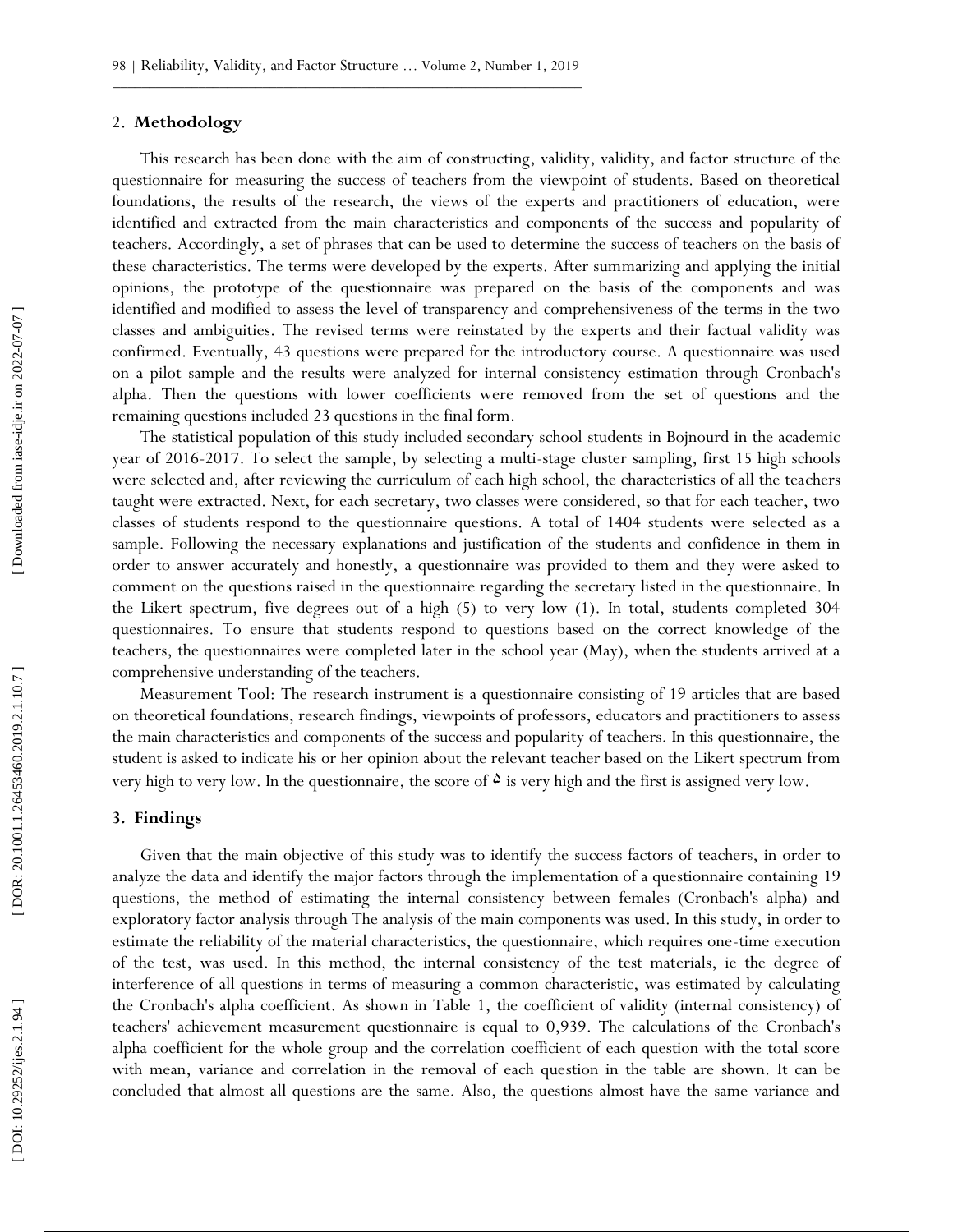have a relatively similar situation. The range of correlations is between 0,287 (Article 11) and 79,88 (Article 8). At the same time, deleting any questions does not help much to increase the credit factor. At the end, the coefficient of validity for 19 of the 367 subjects is 0,939.

| Alpha       | Alpha coefficient | The correlation of  | Scale variance  | Average       | items |
|-------------|-------------------|---------------------|-----------------|---------------|-------|
| coefficient | by eliminating    | each substance with | in case of item | scale in case |       |
|             | item              | the whole test      | deletion        | of item       |       |
|             |                   |                     |                 | deletion      |       |
| 0.939       | 0.934             | 0.748               | 310.08          | 63.78         |       |
|             | 0/938             | 0/543               | 320/46          | 63/85         | 2     |
|             | 0/934             | 0/754               | 310/21          | 63/57         | 3     |
|             | 0/935             | 0/744               | 313/01          | 63/44         | 4     |
|             | 0/935             | 0/717               | 308/39          | 64/10         | 5     |
|             | 0/934             | 0/784               | 307/40          | 63/87         | 6     |
|             | 0/934             | 0/777               | 307/60          | 64/07         | 7     |
|             | 0/933             | 0/798               | 307/28          | 64/00         | 8     |
|             | 0/935             | 0/704               | 313/66          | 63/69         | 9     |
|             | 0/936             | 0/668               | 317/33          | 63/29         | 10    |
|             | 0/942             | 0/287               | 331/89          | 65/75         | 11    |
|             | 0/933             | 0/802               | 307/54          | 63/57         | 12    |
|             | 0/938             | 0/565               | 313/33          | 64/70         | 13    |
|             | 0/940             | 0/444               | 321/51          | 63/75         | 14    |
|             | 0/935             | 0/689               | 309/02          | 64/16         | 15    |
|             | 0/936             | 0/642               | 310/26          | 64/40         | 16    |
|             | 0/941             | 0/411               | 322/50          | 63/69         | 17    |
|             | 0/936             | 0/631               | 314/84          | 63/58         | 18    |
|             | 0/935             | 0/715               | 306/81          | 63/92         | 19    |

In order to answer the question, is the questionnaire studied as a general saturation factor? The principal component analysis (PC) method was used. Based on this method, which is a descriptive -exploratory method, in this study Varimax rotation was used to determine the final answer and to identify the factors or factors that may be the basis of the materials of the questionnaire and also to determine its simple structure. The size of the KMO reflects the adequacy of the sampling and indicates that the correlation between the pair of variables cannot be determined by other variables, and in this situation the application of the operating model may not be appropriate. In this study, the amount of KMO is excellent (0,948).

| <b>Table 2. KMO Size and Bartlett Test</b> |
|--------------------------------------------|
|--------------------------------------------|

| Kieser-Miller-Olkin Sampling Sufficiency Index |                   | .0948    |
|------------------------------------------------|-------------------|----------|
| Bartlett's Curry Test                          |                   | 4394 706 |
|                                                | Degree of freedom |          |
|                                                | Sig               | 0.001    |

The table highlights the KMO (sampling adequacy) value of 0,948 and the significance level of the Bartlett Curve test is 0,001. Therefore, in addition to the adequacy of sampling, the implementation of factor analysis based on the correlation matrix of the study can also be justified.

**Table 3**. Primary Statistical Characteristics of the Questionnaire for Assessing the Teachers' Success by Main Components

| Analysis                      |              |                            |           |                               |       |           |          |       |  |
|-------------------------------|--------------|----------------------------|-----------|-------------------------------|-------|-----------|----------|-------|--|
| The sum of squares of rotated |              | Total squared of extracted |           | <b>Special Initial Values</b> |       |           | items    |       |  |
|                               | factor loads |                            |           | factor loads                  |       |           |          |       |  |
| Cumulative                    | Variance     | total                      | Cumulativ | Variance                      | total | Cumulativ | Variance | total |  |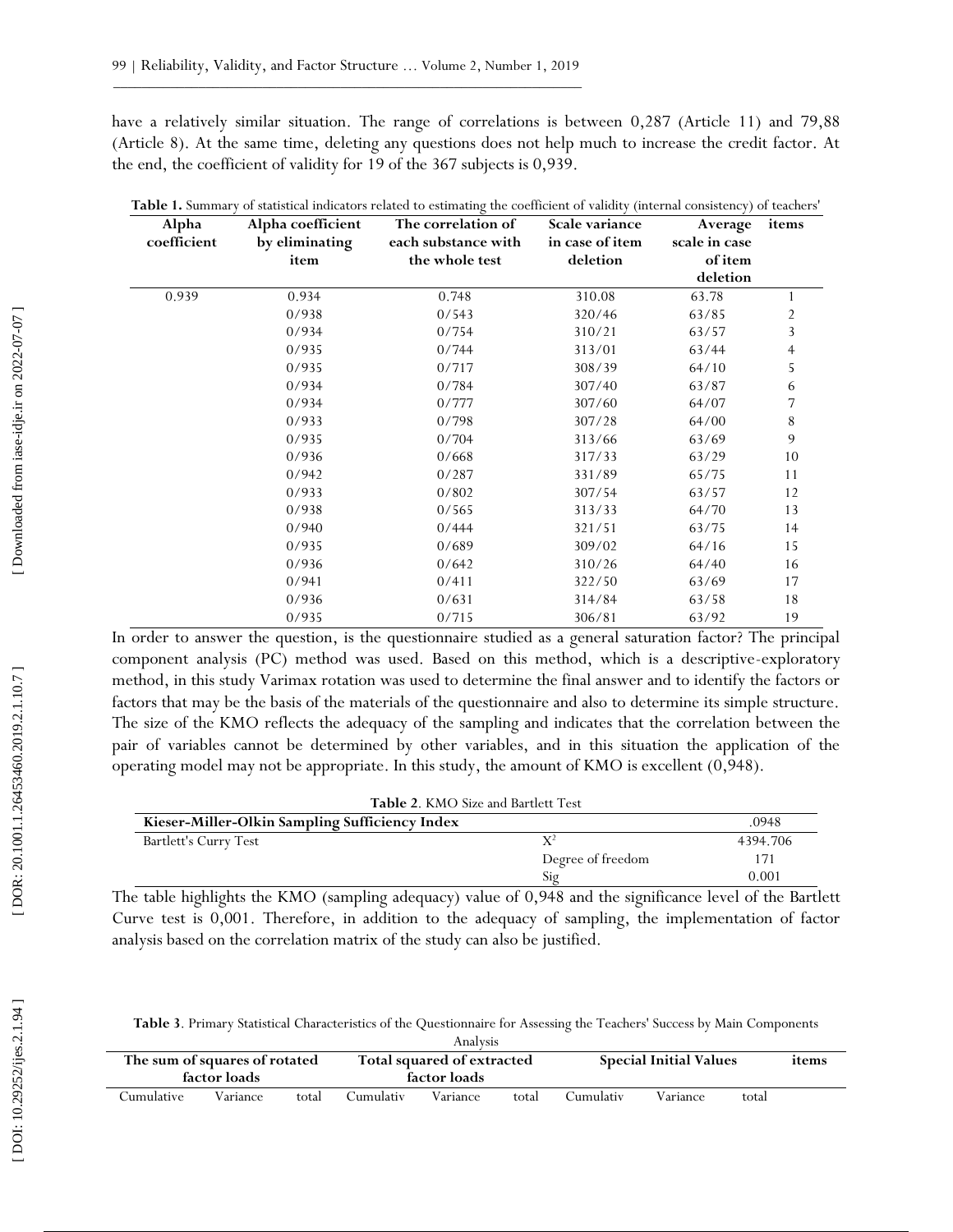| percent | percentage |       | e percent | percentage |       | e percent | percentage |       |                |
|---------|------------|-------|-----------|------------|-------|-----------|------------|-------|----------------|
| 30/967  | 30/967     | 5/884 | 50/154    | 50/154     | 9/529 | 50/154    | 50/154     | 9/529 |                |
| 52/853  | 21/886     | 4/158 | 57/770    | 7/616      | 1/447 | 57/770    | 7/616      | 1/447 | 2              |
| 63/776  | 10/923     | 2/075 | 63/776    | 6/006      | 1/141 | 63/776    | 6/006      | 1/141 | 3              |
|         |            |       |           |            |       | 68/320    | 4/545      | 0/863 | $\overline{4}$ |
|         |            |       |           |            |       | 71/915    | 3/595      | 0/683 | 5              |
|         |            |       |           |            |       | 75/229    | 3/314      | 0/630 | 6              |
|         |            |       |           |            |       | 78/102    | 2/873      | 0/546 | 7              |
|         |            |       |           |            |       | 80/835    | 2/733      | 0/519 | 8              |
|         |            |       |           |            |       | 83/365    | 2/530      | 0/481 | 9              |
|         |            |       |           |            |       | 85/860    | 2/495      | 0/474 | 10             |
|         |            |       |           |            |       | 88/105    | 2/245      | 0/427 | 11             |
|         |            |       |           |            |       | 90/187    | 2/082      | 0/396 | 12             |
|         |            |       |           |            |       | 92/112    | 1/925      | 0/366 | 13             |
|         |            |       |           |            |       | 93/950    | 1/838      | 0/349 | 14             |
|         |            |       |           |            |       | 95/449    | 1/499      | 0/285 | 15             |
|         |            |       |           |            |       | 96/818    | 1/369      | 0/260 | 16             |
|         |            |       |           |            |       | 98/068    | 1/250      | 0/238 | 17             |
|         |            |       |           |            |       | 99/100    | 1/031      | 0/196 | 18             |
|         |            |       |           |            |       | 100/00    | 0/900      | 0/171 | 19             |

As it is seen in Table 3, the special values are three factors larger than one, among which the value of the individual factor (9;529) has a significant difference with the value of the other factors. The second factor has a specific value of 1,447. These three factors justify a total of %776,36 of the total variance among the 19 items studied. Thus, if three factors are extracted from the set of questions, %30,698of the variance among the questions is explained by the first factor. However, paying attention to the specific values of the three factors, it is likely that a general factor dominates all material of the questionnaire. The extracted factors were transferred to the new axis by using the Varimax rotation until both the discovery of the general material of the questionnaire and the identification of a simple structure showing relatively clear main lines to reach the alternating paths. This rotating agent matrix is shown in Table 4 by main component analysis.

|        | factors  |          | Items          |
|--------|----------|----------|----------------|
| Factor | Factor 2 | Factor 1 |                |
|        |          | 0/762    | $\mathbf{1}$   |
|        |          | 0/770    | $\overline{2}$ |
|        |          | 0/690    | 3              |
|        |          | 0/807    | $\overline{4}$ |
|        |          | 0/519    | 5              |
|        | 0/648    |          | 6              |
|        | 0/606    |          | 7              |
|        | 0/580    | 0/514    | $\,$ $\,$      |
|        |          | 0/742    | 9              |
|        |          | 0/761    | 10             |
|        | 0/656    |          | 11             |
|        | 0/497    | 0/648    | 12             |
|        | 0/769    |          | 13             |
| 0/769  |          |          | 14             |
|        | 0/569    | 0/441    | 15             |
|        | 0/705    |          | 16             |
| 0/784  |          |          | 17             |

**Table4**. Rotational Matrix of Three Variables of Varimax Teachers' Successfulness Questionnaire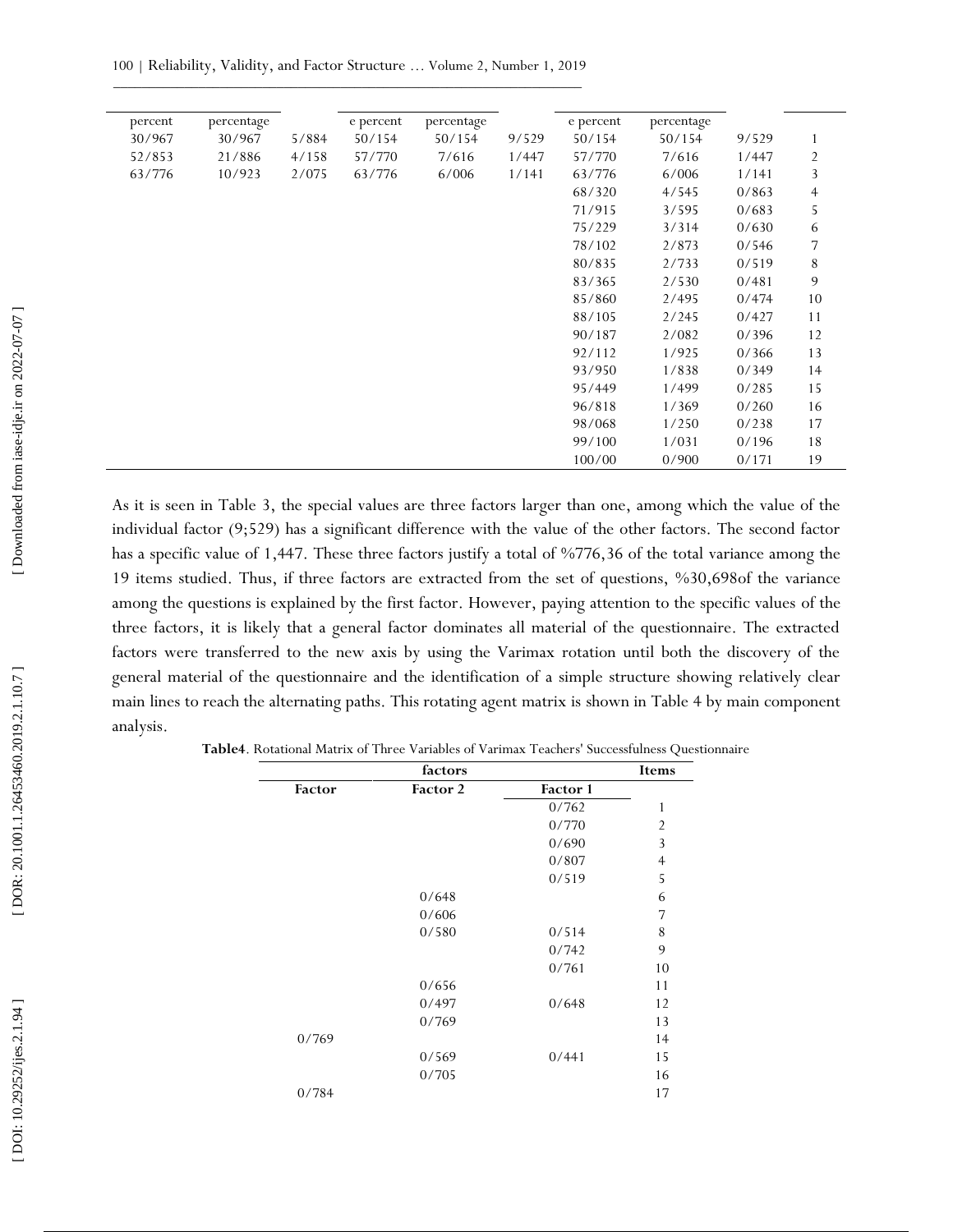|       | 0/654 | 18 |
|-------|-------|----|
| 0/482 | 0/536 | 19 |

The first factor is correlated with questions that are related to the teacher's success rate questionnaire with teaching skills and subject knowledge. Factor-bearing materials in this factor are 1, 2, 3, 4, 5,8, 9, 10, 11, 12, 18, and 19. The largest factor load is Article 4. The second factor is correlated with questions that are called communication skills teachers in measuring the success of the teachers. Factor load factors in this factor are 6, 7, 8, 11, 16, 15, 13, 12, 19 (Articles12, 19, 15, overlapping with the first factor), is the largest factor load belonging to Article 13. The third factor correlates with questions that are related to the ability to manage teachers in the success of the measure of success. Factor -bearing material in this factor is 14 and 17. The largest factor load is Article 17.

#### **4. Discussion**

Teacher as a determining factor in the process of teaching provides a range of responsibilities and activities in different dimensions and areas. The development of thinking, ease of growth, good class management, good presentation of the lesson and adaptive power are considered to be good teachers. Studies (Walker, 2008; Santrock,2008) have identified a fascinating and attractive environment in the classroom as one of the teachers' success criteria. Also, studies show that (Dincer, Goksu, Takkac and Yazici,2013; Moreno, 2010) students identified the ability to make subject knowledge and presentation skills as the teachers' success indicators. In his studies, Marjouri, Bohner and Holmberg (2011), Santrock (2008), Delaney,Johnson,Johnson,and Terslan (2010), Shahmohammadi (2015), in their studies, respect students and have a positive attitude towards students is necessary for the success of teachers. They are Emphasis on the active role of students in their dynamism and their creativity in many of the ideas and views of education, including constructivism, has been emphasized as a necessity for the full development of students (Saif, 2014). Walker (2008) Slavin (2006) and DeePa & Manhisha (2014) assessed the ability to manage class, motivation, justice, and ability to develop as indicators of successful teachers from the perspective of students.

The success of plans, programs and the realization of the goals of the education system is largely dependent on the performance of teachers. Accordingly, evaluating the effectiveness and success of teachers as a necessity has always been the focus of the attention of practitioners in the field of education. Various sources can be used in this assessment, including self -assessment of teachers, assessment by authorities and managers, by the parent, as well as by students. But what should be considered as an important and important issue is that teachers, classrooms and students mean each other; the greatest number of teachers attends classrooms and students. As a result, a large part of the academic performance and student developmental outcomes are affected by a variety of skills, abilities and abilities of teachers. However, one of the most trusted sources for assessing the teacher's success is the students' perspective about them. Evaluation of students' abilities and characteristics by students as an accepted method has attracted many researchers. Studies show: Students at different levels of study can provide reliable and stable resources for teachers' assessment.

Managers and administrators of the education system need to investigate and identify the strengths, weaknesses, and extent of realization of the goals of their field of activity. The assessment of all teachers' activities as an important part of this process is also inevitable in order to improve the level of efficiency. In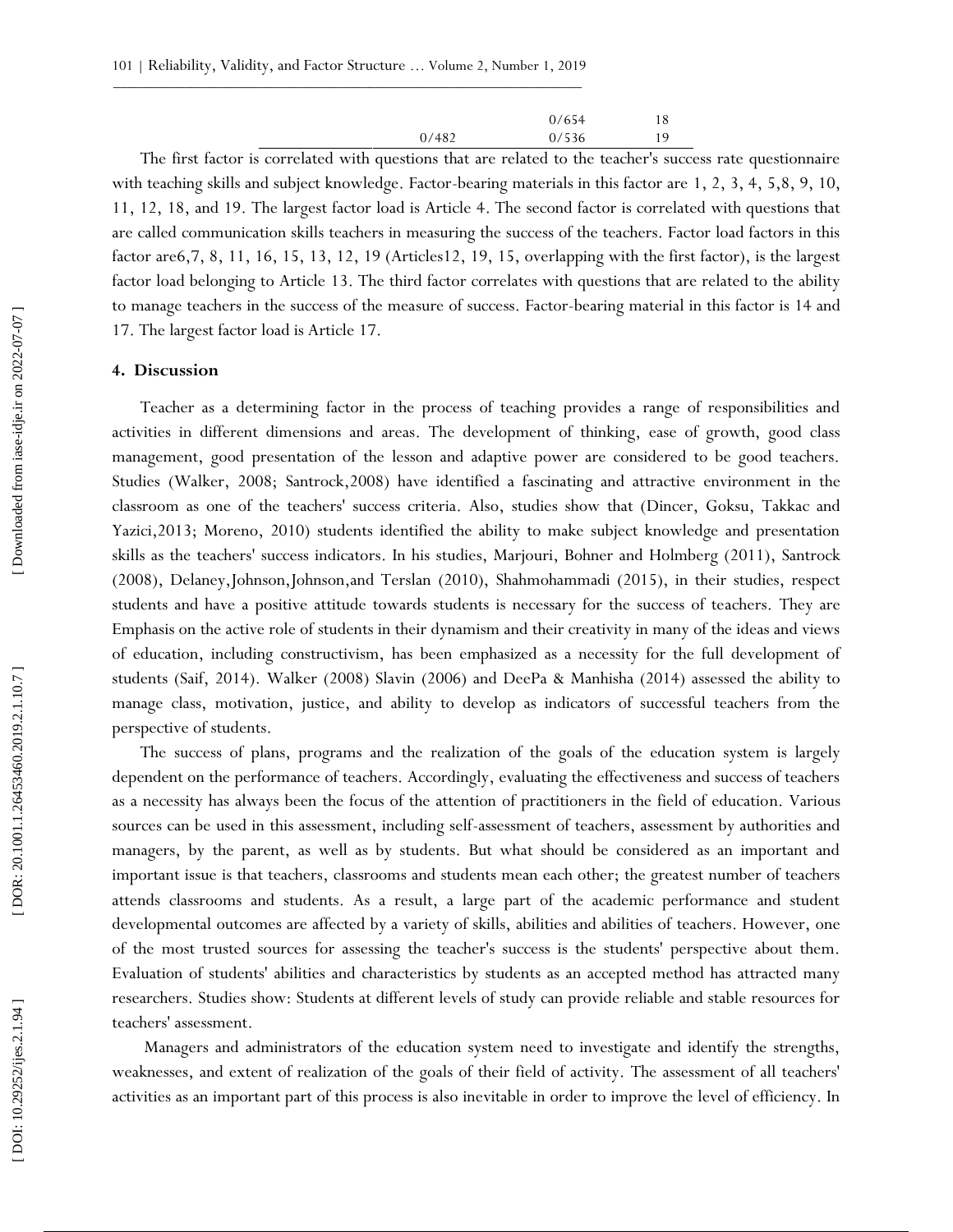addition, teachers need to Getting accurate information and feedback are all about the effectiveness of the whole process of teaching and learning, in order to identify the strengths of the defeat, in order to promote the qualitative and quantitative development of self -management. This important need has been a reliable tool and useful information. Provide users with the right. In this research, based on theoretical foundations and studies of the studies, the most important indicators of successful teachers include content knowledge, teaching skills, classroom management, communication skills and motivation, creativity development, interaction power, creating attractiveness and vitality in the classroom, understanding needs and The characteristics of the students were extracted and a questionnaire based on these indicators was made up of 19 items. The results show that the coefficient of validity (internal consistency) of the Cronbach's alpha coefficient questionnaire for the whole group is equal to 0,939. The value of the coefficient of validity of this questionnaire is desirable. To determine that the sum of the terms of the teacher's success assessment questionnaire has been saturated with a number of significant factors, the specific values of the results showed that the special values of the three factors are greater than one, among which the specific value of the first factor (9,529) There is a significant difference between the second and third factors. Thus, if only 3 factors are extracted from the total of questions, about %31 of the variance of the questions among the questions is explained by the first factor. The results of the analysis of the extracted factors using varimax rotation showed that the first factor correlated with the questions that are related to the teacher's success rate questionnaire with teaching skills and subject knowledge. The biggest factor in Question 4 is (Do you think the teacher has sufficient control over the content of the course he teaches?). The second factor correlates with the questions that are related to communication skills in the questionnaire of teachers' success. The biggest factor in Question No.13 is the non-book material that is related to the subject in the classroom?). The third factor correlates with the questions that are related to the ability to manage teachers' success in the questionnaire (Does this teacher discriminate between students?

This research has been done to meet this need with the aim of constructing, validity, validity and factor structure of the questionnaire of assessing the success of teachers from students' point of view with great care in favorable psychological, temporal and spatial conditions on a wide range of samples, and from The psychometric properties are very favorable. The shortness of the questionnaire as a motivational factor for accountability, clarity and clarity of phrases according to the students' cognitive level, easy implementation, the ability to be implemented on girls and boys in different fields of secondary education, and also the ability to assess teachers Men and women in all areas of teaching are among the benefits of this questionnaire. As a result, it can be used by teachers and administrators, school administrators and teachers to achieve the goals of this questionnaire.